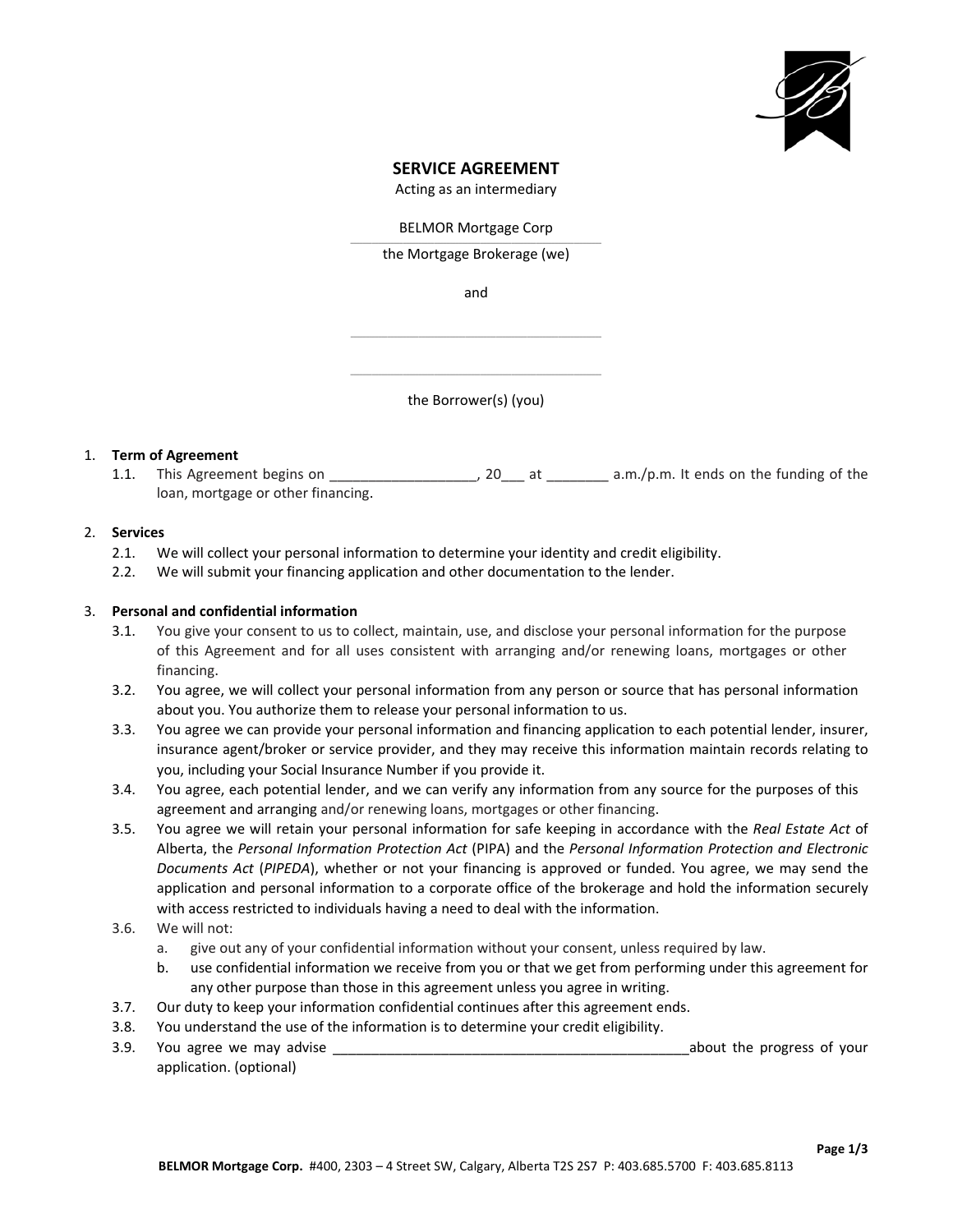3.10. You agree we may add your name and contact information to our client lists at the end of the term of this service agreement to tell you about our services through electronic means. I/we agree (Initials) I/we do not agree \_\_\_\_\_\_\_\_\_(Initials)

## 4. **Our responsibilities**

- 4.1. We will review your personal information and documents received to confirm your identity and your credit eligibility. If further verification is required, we will notify all parties to any potential transaction of any changes.
- 4.2. We may provide related financial services.
- 4.3. We will act as an intermediary between you and lender(s).
	- a. Our responsibilities to you in an intermediary relationship include:
		- i. be honest;
		- ii. exercise reasonable care and skill;
		- iii. gather your intended property and financial information to determine the lending options available to you;
		- iv. disclose and explain finance options for your consideration;
		- v. complete and submit documentation to the lender; and
		- vi. keep you informed of the progress of your application.
	- b. Our responsibilities to the lender are:
		- i. be honest;
		- ii. exercise reasonable care and skill;
		- iii. complete and submit documentation to the lender;
		- iv. disclose what steps were taken to verify information and documentation as part of the application process; and
		- v. keep the lender informed of the progress of the application.

## 5. **Your responsibilities:**

- 5.1. Communicate and cooperate with us.
- 5.2. Be honest
- 5.3. Give us personal and financial information and keep us updated on any changes.
- 5.4. Pay all applicable expenses for a  $\Box$  credit report,  $\Box$  appraisal,  $\Box$  Alberta Registries report and  $\Box$  courier charges for this purpose of this agreement whether or not you receive approval or funding. We will discuss these expenses with you.
- 5.5. Pay for any costs we incur to verify your personal information.

## 6. **Credit Bureau Consent:**

6.1. You authorize us to obtain credit report(s) from Equifax and/or TransUnion.

# 7. **Our fee**

- 7.1.  $\boxtimes$  We will receive our fee for this mortgage transaction from the lender.
- 7.2. We may (will) also receive monies or non-monetary benefits from the lender that include  $\boxtimes$  additional fees based on our volume of business with the lender,  $\boxtimes$  our efficiency with the lender,  $\Box$  because you are paying a higher rate than otherwise is available with this particular lender,  $\Box$  travel/gifts,  $\Box$  attendance at seminars or conferences,  $\Box$  equity shares with the lender and other:
- 7.3.  $\Box$  By charging you a fee.

## 8. **Early end to this agreement**

- 8.1. Despite the end date listed at the beginning of this agreement, the agreement ends immediately if any of these things happen:
	- a. we both agree in writing to an earlier end date.
	- b. our license to deal in mortgages is suspended or cancelled.